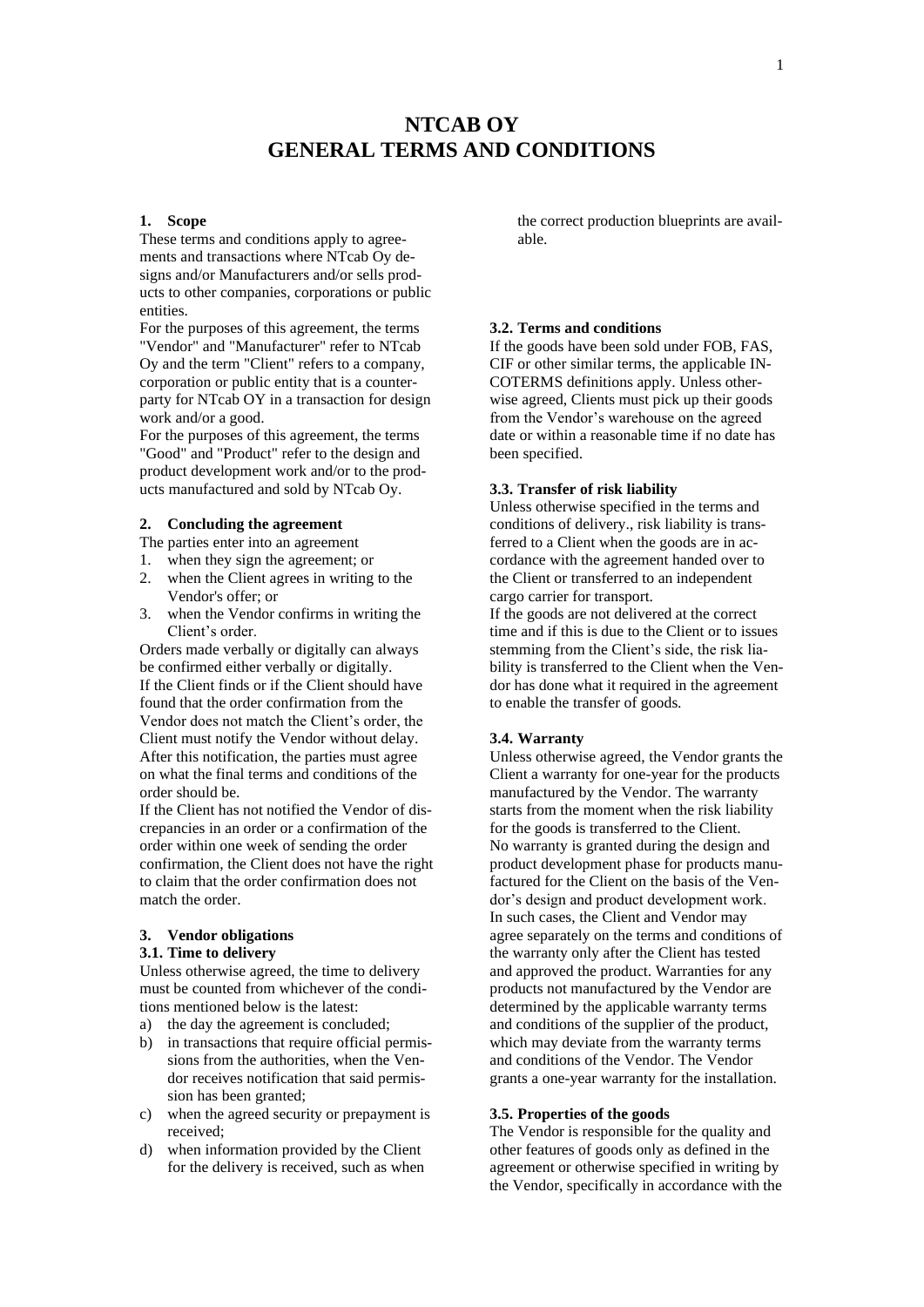information associated with the applicable transaction. The Client is responsible for the correctness of the information provided to the Vendor on the intended use of the goods. When the Vendor is commissioned to work on design and product development, the Client must determine that the commission given to the Vendor will not infringe upon the patents and other protected rights of third parties. If these rights are infringed, the Client is responsible for this infringement. Furthermore, the Vendor is not responsible for

the features of peripherals manufactured and sold by other parties, including but not limited to radios, heating and air conditioning equipment and motors and other such equipment used in products manufactured by the Vendor.

#### **3.6. Design and product development**

Images, blueprints, calculations and other documents resulting from the Vendor's design work are the property of the Vendor, unless otherwise agreed. The Client does not have the right to use these artifacts to the detriment of the Vendor or to provide information about them to a third party.

If product development work done independently by the Vendor leads to applications that can be patented or otherwise protected, then these rights belong to the Vendor alone. Unless otherwise agreed, the Vendor is not responsible if the design and product development work does not lead to a product that is useful to the Client.

#### **3.7. Delays**

When the Vendor is informed of a delay, it is obliged to notify the Client immediately including the reason for the delay and the estimated new delivery date.

When the manufacturer of a good or when a party from whom the Vendor acquires a good does not fulfill their agreement and when the delivery from the Vendor is delayed as a result, the Vendor is not obliged to compensate the Client for damages possibly stemming from this delay.

The Client may not claim the Vendor's delivery is delayed if the delivery is delayed because the Client has not provided the Vendor at the agreed time with information that is required in the design and/or manufacture of the product.

If the goods are not delivered or if they are delivered too late and if this not is due to the Client or to issues stemming from the Client's side, the Client does not have the right to demand delivery if there has been a change in circumstances that materially changes the feasibility of the originally agreed obligations.

#### **3.8. Indirect damages**

The Vendor is not obliged to compensate the Client or any third party for indirect damages such production losses, profit losses or any other consequential financial damage caused by delays or inaccuracies in deliveries. The Vendor is not obliged to compensate for costs stemming from incorrect installation, other than for material and work, in accordance with the terms and conditions of the warranty.

#### **4. Client obligations 4.1. Purchase price**

The purchase price is the price agreed between the parties and indicated in the agreement, the acceptance of an offer or in an order confirmation. However, the Vendor has the right to review the purchase price under the conditions defined in section 4.3 below. If a price has not been agreed, the purchase price is the current price charged by the Vendor.

The Client does not have the right without the Vendor's permission to deduct its claims from the purchase price regardless of whether the claims of the Client arise from this agreement or on any other grounds.

#### **4.2. Payment due dates**

Unless otherwise agreed, the due date for an invoice is counted from the invoicing day for warehouse deliveries and from the delivery date for factory deliveries. Unless otherwise agreed, the due date for payments is determined by the general payment terms and conditions used by the Vendor.

#### **4.3. Purchase price reviews**

The Vendor reserves the right to review its prices if exchange rates, import charges or other charges, taxes or other public fees independent of the goods' supplier change prior to the Client's payment.

When exchange rates that affect the purchase price change, the Vendor has the right to adjust the price in the same percentage for the portion of the purchase price that the Vendor has not received from the Client at least one business day before the exchange rate changed.

The term "business day" refers to a day when Finnish banks sell foreign currency.

When the exchange rates change, the exchange rate on the day of the payment and the exchange rate on the day of the offer are compared. If another exchange rate has been agreed upon after the date of the offer, this rate is used instead of the rate on the day of the offer.

If the exchange rate changes after the due date of the invoice and if the purchase price has not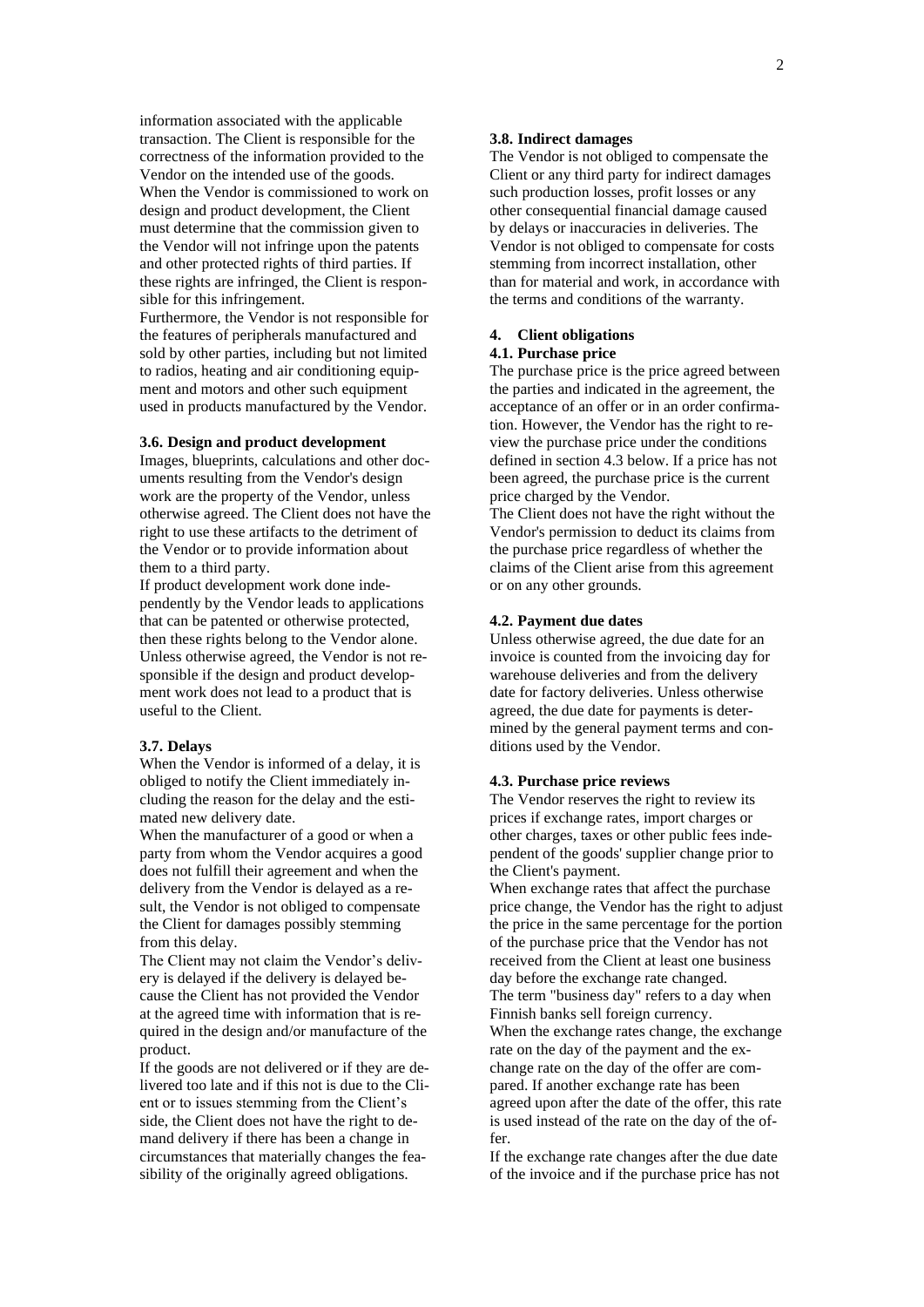been paid at that time, the exchange rate used cannot be lower than the one valid on the due date. Acknowledgment is not considered a payment in this context.

#### **4.4. Interest on late payments and collection costs**

In the event of a late payment, interest on late payments is charged for the late payment period from the due date in accordance with the interest rate referred to in section 4, subsection 3 of the Finnish Interest Act. In addition to the interest on late payments, the Vendor has the right to charge for reasonable collection costs.

# **4.5. Securities**

If the parties have agreed upon a security, that security must be provided before the delivery of the goods begins. Even in this case, the Vendor is entitled to demand a security for the payment of the purchase price if the Vendor has reasonable grounds to suppose that the purchase price or part thereof would not be paid. The Vendor has the right to delay further deliveries until overdue payments have been paid and an acceptable security has been provided. The Vendor is also entitled to this recourse when the outstanding amount of the purchase price has not been paid. The Client is not entitled to present claims for compensation arising from such a delay.

If a security has been set and if payment of the purchase price or other obligation by the Client is late by at least two months, the Vendor may convert the security to cash in the manner it deems fit.

# **4.6. Claims and error corrections**

If the delivery is somehow in error, the Client must notify the Vendor in writing within 8 business days of the delivery date. The Vendor has the right in the first instance to either correct the defect or deliver new goods. The Client does not have the right to demand a new delivery if there has been a change in circumstances that materially changes the feasibility of the originally agreed obligations. The Client is responsible for testing products manufactured for the Client based on the Vendor's design and product development work. The Client is also responsible for all indirect and direct costs stemming from testing. If the Client finds in the testing phase that the product is not suitable for the Client, the Client does not have the right to claim there is a defect in the design and product development if the Vendor has done the design and product development work in accordance with the Client's instructions.

### **5. Termination**

# **5.1. Client's right of termination**

If the Vendor's delivery differs substantially from the agreement and if the defect is not corrected within a reasonable time despite written notification by the Client or if new goods that comply with the agreement are not delivered or if the delivery is delayed for reasons stemming from the Vendor that cause unreasonable harm to the Client, then the Client has the right to terminate the agreement.

If the goods in the transaction are designed, manufactured or acquired specifically for the Client in accordance with the guidelines and the wishes provided by the Client and if the Vendor cannot use the goods in another manner without incurring significant losses, the Client may terminate the transaction due to delays by the Vendor only if the intent of the transaction remains essentially unachieved due to the delay by the Vendor.

#### **5.2. Vendor's right of termination**

If the purchase price is not paid in due time and if this delay is not due to the Vendor, the Vendor has the right to terminate the transaction or the part thereof for the goods that the Client has not yet received if the delay is fundamental. The Vendor also has a right of termination when it is obvious on the basis of a notification from the Client or otherwise that the Client's payment will be fundamentally delayed.

In addition, the Vendor may terminate the transaction if the Client does not contribute to the transaction in the manner agreed or in an otherwise reasonably required manner. The Vendor has the right to terminate the agreement without compensation if the import of goods or parts required for it become impossible or substantially beyond the originally required price of the Vendor due to an international agreement or an import restricting regulation or some other official act binding on Finland (for example, import tariffs or restrictions or increased duties).

#### **5.3. Force majeure**

The Vendor is not obliged to fulfill the agreement if an act of god, fire, machine damage or similar disturbance, strike, lockout, war, mobilization, export or import bans, a lack of transportation means, termination of production, traffic disturbance or other obstacle that the Vendor cannot overcome prevents delivery of the product or a part thereof. When fulfillment of the agreement would require sacrifices that are unreasonable when compared to the benefits accrued to the Client, the Vendor is not obliged to fulfill the agreement.